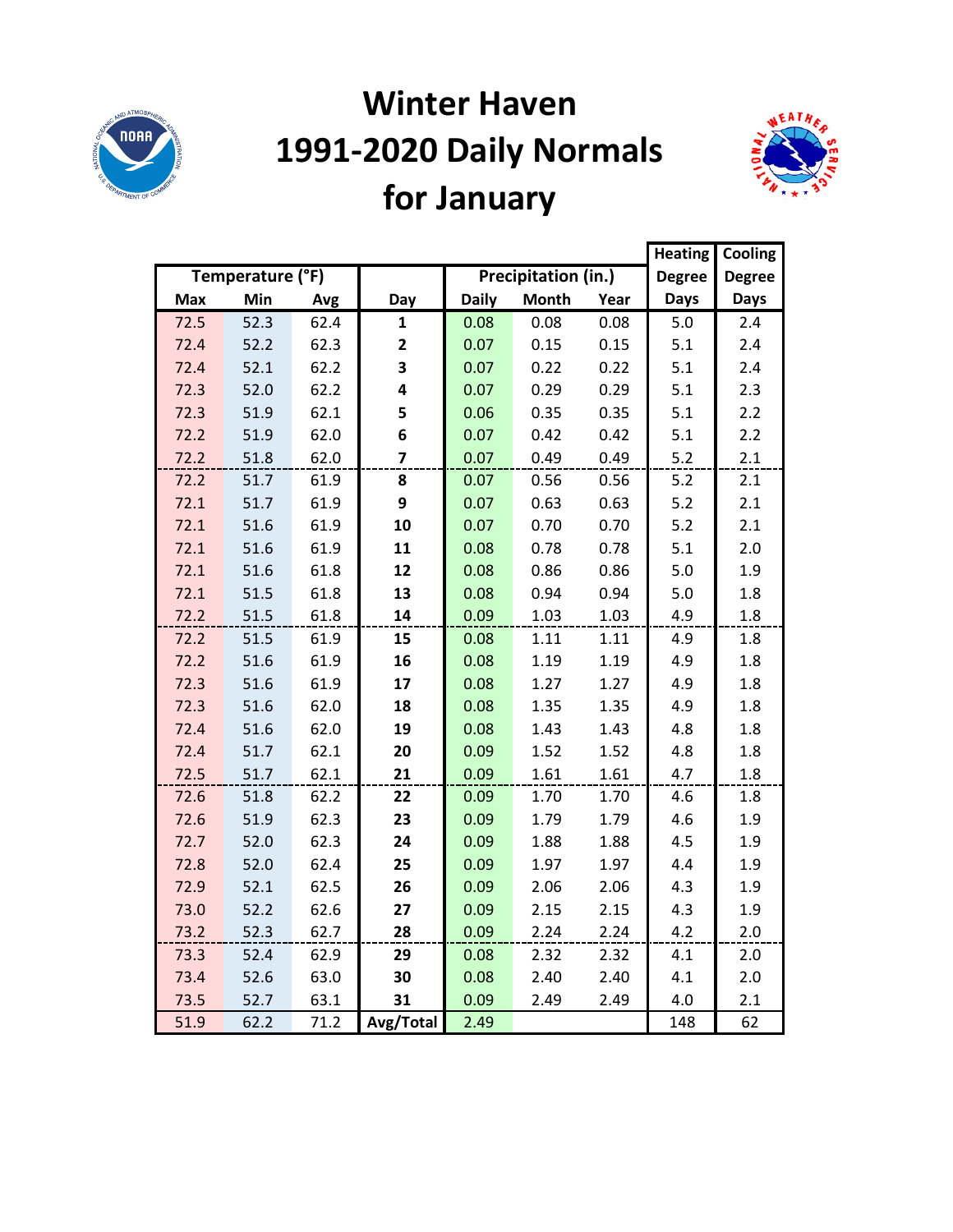

# **Winter Haven 1991-2020 Daily Normals for February**



|            |                  |      |                         |              |                     |      | <b>Heating</b> | Cooling       |
|------------|------------------|------|-------------------------|--------------|---------------------|------|----------------|---------------|
|            | Temperature (°F) |      |                         |              | Precipitation (in.) |      | <b>Degree</b>  | <b>Degree</b> |
| <b>Max</b> | Min              | Avg  | Day                     | <b>Daily</b> | <b>Month</b>        | Year | Days           | Days          |
| 73.6       | 52.8             | 63.2 | $\mathbf{1}$            | 0.09         | 0.09                | 2.58 | 3.9            | 2.1           |
| 73.8       | 52.9             | 63.3 | $\overline{\mathbf{2}}$ | 0.10         | 0.19                | 2.68 | 3.8            | 2.1           |
| 73.9       | 53.0             | 63.5 | 3                       | 0.09         | 0.28                | 2.77 | 3.7            | 2.2           |
| 74.1       | 53.2             | 63.6 | 4                       | 0.09         | 0.37                | 2.86 | 3.7            | 2.3           |
| 74.2       | 53.3             | 63.7 | 5                       | 0.09         | 0.46                | 2.95 | 3.7            | 2.4           |
| 74.3       | 53.4             | 63.9 | 6                       | 0.09         | 0.55                | 3.04 | 3.6            | 2.5           |
| 74.5       | 53.6             | 64.0 | $\overline{\mathbf{z}}$ | 0.08         | 0.63                | 3.12 | 3.6            | 2.6           |
| 74.6       | 53.7             | 64.2 | 8                       | 0.09         | 0.72                | 3.21 | 3.5            | 2.7           |
| 74.8       | 53.8             | 64.3 | 9                       | 0.09         | 0.81                | 3.30 | 3.5            | 2.8           |
| 74.9       | 54.0             | 64.5 | 10                      | 0.09         | 0.90                | 3.39 | 3.4            | 2.9           |
| 75.1       | 54.1             | 64.6 | 11                      | 0.08         | 0.98                | 3.47 | 3.4            | 3.0           |
| 75.2       | 54.3             | 64.7 | 12                      | 0.09         | 1.07                | 3.56 | 3.3            | 3.1           |
| 75.4       | 54.4             | 64.9 | 13                      | 0.08         | 1.15                | 3.64 | 3.2            | 3.1           |
| 75.5       | 54.5             | 65.0 | 14                      | 0.10         | 1.25                | 3.74 | 3.1            | 3.2           |
| 75.7       | 54.7             | 65.2 | 15                      | 0.09         | 1.34                | 3.83 | 3.0            | 3.2           |
| 75.8       | 54.8             | 65.3 | 16                      | 0.09         | 1.43                | 3.92 | 2.9            | 3.3           |
| 76.0       | 55.0             | 65.5 | 17                      | 0.08         | 1.51                | 4.00 | 2.9            | 3.3           |
| 76.1       | 55.1             | 65.6 | 18                      | 0.09         | 1.60                | 4.09 | 2.8            | 3.4           |
| 76.3       | 55.2             | 65.7 | 19                      | 0.08         | 1.68                | 4.17 | 2.7            | 3.5           |
| 76.4       | 55.4             | 65.9 | 20                      | 0.08         | 1.76                | 4.25 | 2.6            | 3.5           |
| 76.6       | 55.5             | 66.0 | 21                      | 0.09         | 1.85                | 4.34 | 2.6            | 3.6           |
| 76.7       | 55.6             | 66.2 | 22                      | 0.08         | 1.93                | 4.42 | 2.5            | 3.7           |
| 76.9       | 55.8             | 66.3 | 23                      | 0.09         | 2.02                | 4.51 | 2.5            | 3.8           |
| 77.0       | 55.9             | 66.4 | 24                      | 0.09         | 2.11                | 4.60 | 2.5            | 3.9           |
| 77.1       | 56.0             | 66.6 | 25                      | 0.08         | 2.19                | 4.68 | 2.4            | 4.0           |
| 77.3       | 56.1             | 66.7 | 26                      | 0.09         | 2.28                | 4.77 | 2.3            | 4.1           |
| 77.4       | 56.3             | 66.8 | 27                      | 0.08         | 2.36                | 4.85 | 2.3            | 4.1           |
| 77.6       | 56.4             | 67.0 | 28                      | 0.08         | 2.44                | 4.93 | 2.2            | 4.2           |
| 77.6       | 56.5             | 67.0 | 29                      |              |                     |      | 2.1            | 4.2           |
| 54.6       | 65.1             | 74.1 | Avg/Total               | 2.44         |                     |      | 86             | 88            |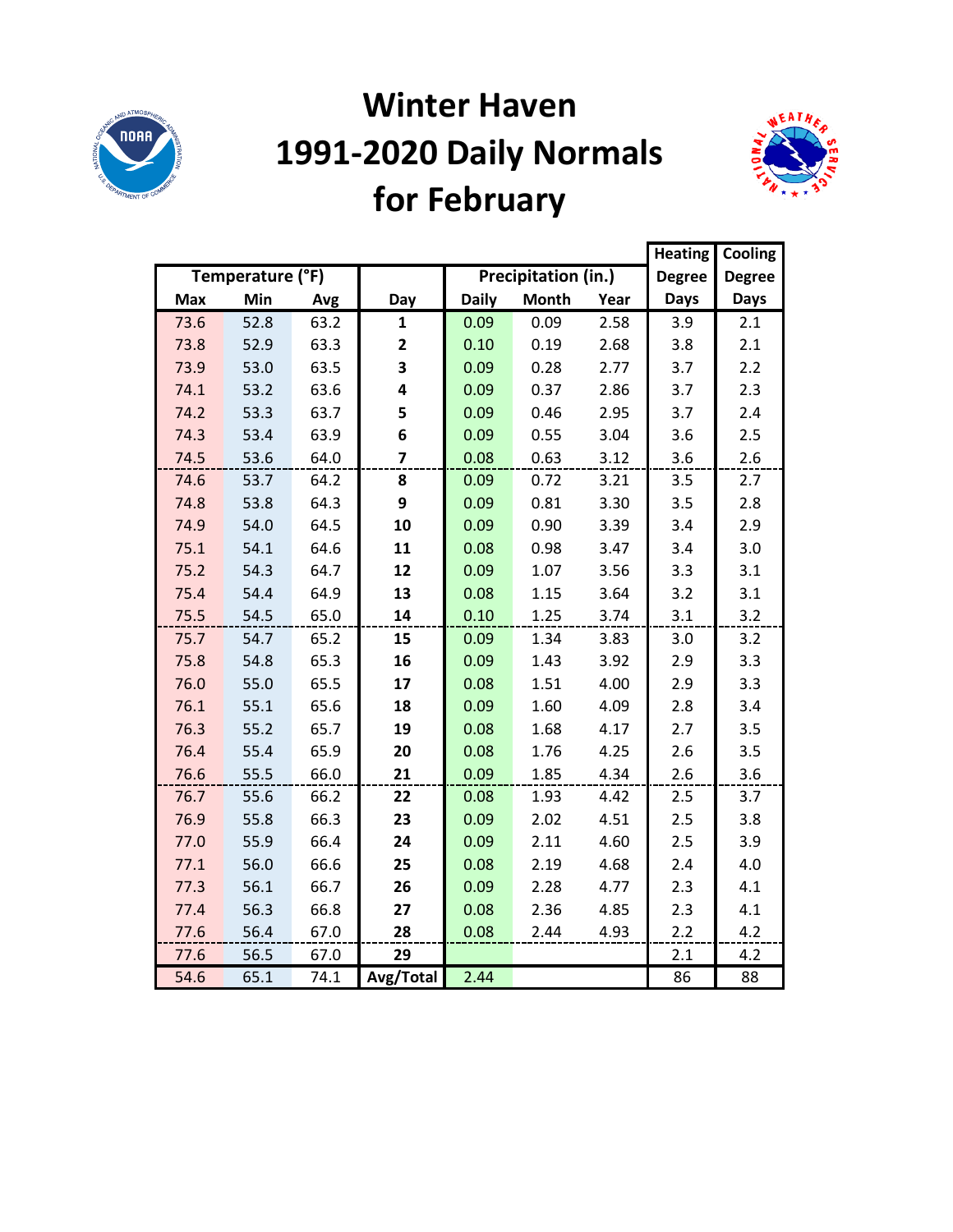

## **Winter Haven 1991-2020 Daily Normals for March**



|      |                  |      | <b>Heating</b>          | Cooling      |                     |      |               |               |
|------|------------------|------|-------------------------|--------------|---------------------|------|---------------|---------------|
|      | Temperature (°F) |      |                         |              | Precipitation (in.) |      | <b>Degree</b> | <b>Degree</b> |
| Max  | Min              | Avg  | Day                     | <b>Daily</b> | <b>Month</b>        | Year | <b>Days</b>   | <b>Days</b>   |
| 77.7 | 56.5             | 67.1 | $\mathbf{1}$            | 0.07         | 0.07                | 5.00 | 2.1           | 4.2           |
| 77.8 | 56.7             | 67.2 | $\mathbf{2}$            | 0.08         | 0.15                | 5.08 | 2.1           | 4.3           |
| 78.0 | 56.8             | 67.4 | 3                       | 0.09         | 0.24                | 5.17 | 2.0           | 4.4           |
| 78.1 | 56.9             | 67.5 | 4                       | 0.09         | 0.33                | 5.26 | 2.0           | 4.5           |
| 78.2 | 57.0             | 67.6 | 5                       | 0.08         | 0.41                | 5.34 | 2.0           | 4.6           |
| 78.4 | 57.2             | 67.8 | 6                       | 0.09         | 0.50                | 5.43 | 1.9           | 4.7           |
| 78.5 | 57.3             | 67.9 | $\overline{\mathbf{z}}$ | 0.09         | 0.59                | 5.52 | 1.8           | 4.7           |
| 78.6 | 57.4             | 68.0 | 8                       | 0.09         | 0.68                | 5.61 | 1.7           | 4.7           |
| 78.7 | 57.5             | 68.1 | 9                       | 0.09         | 0.77                | 5.70 | 1.6           | 4.8           |
| 78.9 | 57.7             | 68.3 | 10                      | 0.09         | 0.86                | 5.79 | 1.5           | 4.8           |
| 79.0 | 57.8             | 68.4 | 11                      | 0.08         | 0.94                | 5.87 | 1.5           | 4.9           |
| 79.1 | 57.9             | 68.5 | 12                      | 0.09         | 1.03                | 5.96 | 1.4           | 4.9           |
| 79.3 | 58.1             | 68.7 | 13                      | 0.08         | 1.11                | 6.04 | 1.3           | $5.0$         |
| 79.4 | 58.2             | 68.8 | 14                      | 0.09         | 1.20                | 6.13 | 1.2           | 5.0           |
| 79.5 | 58.3             | 68.9 | 15                      | 0.09         | 1.29                | 6.22 | 1.2           | 5.1           |
| 79.7 | 58.5             | 69.1 | 16                      | 0.10         | 1.39                | 6.32 | 1.1           | 5.2           |
| 79.8 | 58.6             | 69.2 | 17                      | 0.11         | 1.50                | 6.43 | 1.1           | 5.3           |
| 79.9 | 58.7             | 69.3 | 18                      | 0.11         | 1.61                | 6.54 | 1.0           | 5.4           |
| 80.1 | 58.9             | 69.5 | 19                      | 0.10         | 1.71                | 6.64 | 1.0           | 5.5           |
| 80.2 | 59.0             | 69.6 | 20                      | 0.11         | 1.82                | 6.75 | 1.0           | 5.6           |
| 80.3 | 59.1             | 69.7 | 21                      | 0.10         | 1.92                | 6.85 | 0.9           | 5.7           |
| 80.5 | 59.3             | 69.9 | 22                      | 0.10         | 2.02                | 6.95 | 0.9           | 5.8           |
| 80.6 | 59.4             | 70.0 | 23                      | 0.12         | 2.14                | 7.07 | 0.8           | 5.9           |
| 80.8 | 59.6             | 70.2 | 24                      | 0.11         | 2.25                | 7.18 | 0.8           | 5.9           |
| 80.9 | 59.7             | 70.3 | 25                      | 0.11         | 2.36                | 7.29 | 0.7           | 6.1           |
| 81.1 | 59.9             | 70.5 | 26                      | 0.11         | 2.47                | 7.40 | 0.7           | 6.2           |
| 81.2 | 60.0             | 70.6 | 27                      | 0.11         | 2.58                | 7.51 | 0.6           | 6.3           |
| 81.4 | 60.1             | 70.8 | 28                      | 0.12         | 2.70                | 7.63 | 0.6           | 6.4           |
| 81.5 | 60.3             | 70.9 | 29                      | 0.11         | 2.81                | 7.74 | 0.6           | 6.5           |
| 81.7 | 60.4             | 71.1 | 30                      | 0.12         | 2.93                | 7.86 | 0.5           | 6.6           |
| 81.8 | 60.6             | 71.2 | 31                      | 0.11         | 3.04                | 7.97 | 0.5           | 6.7           |
| 58.5 | 69.1             | 78.4 | Avg/Total               | 3.04         |                     |      | 38            | 165           |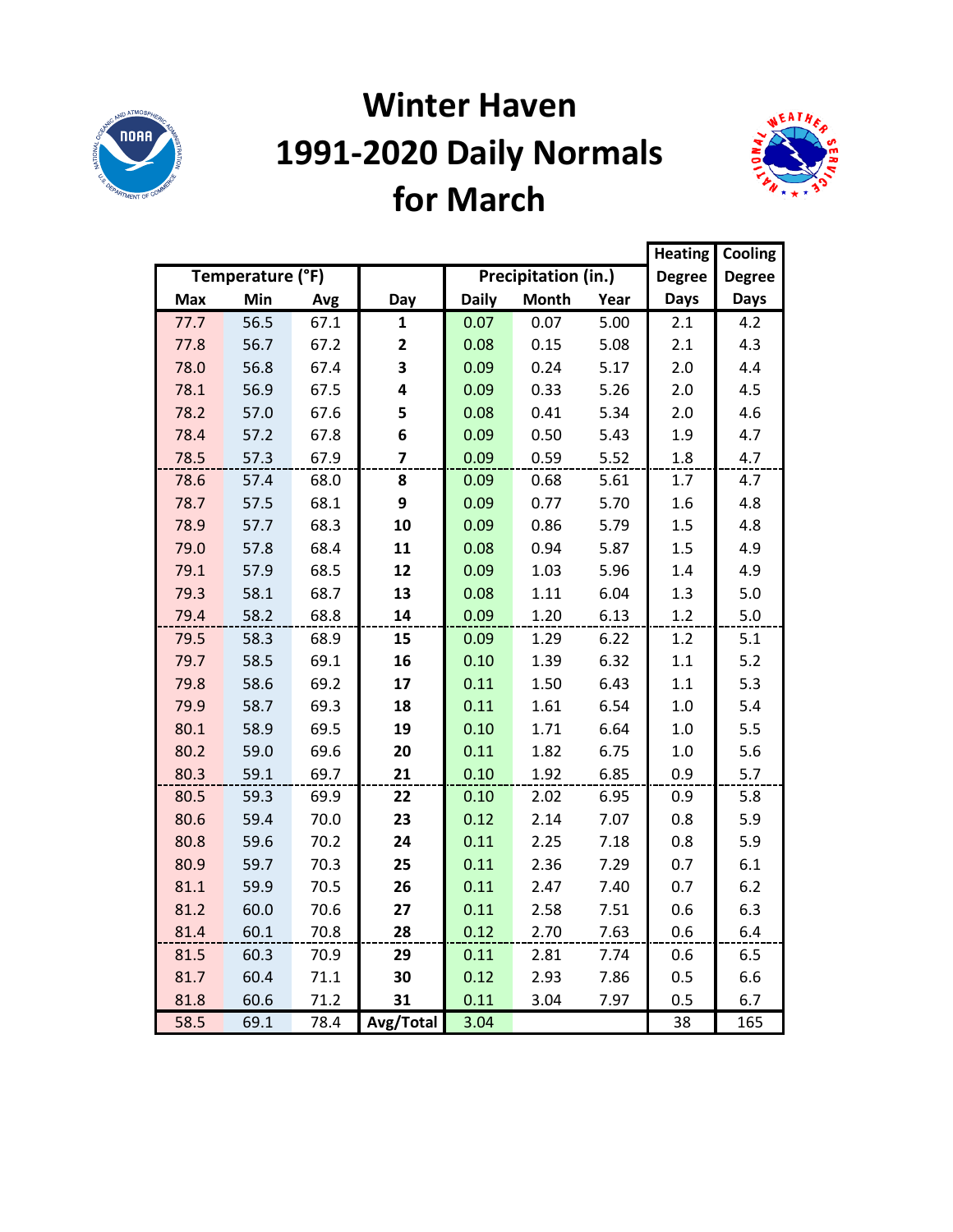

# **Winter Haven 1991-2020 Daily Normals for April**



|            |                  |      |                |              |                     |       | <b>Heating</b> | Cooling       |
|------------|------------------|------|----------------|--------------|---------------------|-------|----------------|---------------|
|            | Temperature (°F) |      |                |              | Precipitation (in.) |       | <b>Degree</b>  | <b>Degree</b> |
| <b>Max</b> | Min              | Avg  | Day            | <b>Daily</b> | <b>Month</b>        | Year  | <b>Days</b>    | <b>Days</b>   |
| 82.0       | 60.7             | 71.4 | $\mathbf{1}$   | 0.10         | 0.10                | 8.07  | 0.5            | 6.9           |
| 82.2       | 60.9             | 71.5 | 2              | 0.10         | 0.20                | 8.17  | 0.5            | 7.0           |
| 82.3       | 61.0             | 71.7 | 3              | 0.10         | 0.30                | 8.27  | 0.5            | 7.1           |
| 82.5       | 61.2             | 71.9 | 4              | 0.10         | 0.40                | 8.37  | 0.4            | 7.3           |
| 82.7       | 61.4             | 72.0 | 5              | 0.10         | 0.50                | 8.47  | 0.4            | 7.4           |
| 82.9       | 61.5             | 72.2 | 6              | 0.10         | 0.60                | 8.57  | 0.3            | 7.5           |
| 83.0       | 61.7             | 72.3 | $\overline{7}$ | 0.10         | 0.70                | 8.67  | 0.3            | 7.7           |
| 83.2       | 61.8             | 72.5 | 8              | 0.09         | 0.79                | 8.76  | 0.3            | 7.8           |
| 83.4       | 62.0             | 72.7 | 9              | 0.10         | 0.89                | 8.86  | 0.3            | 8.0           |
| 83.6       | 62.1             | 72.9 | 10             | 0.10         | 0.99                | 8.96  | 0.3            | 8.1           |
| 83.7       | 62.3             | 73.0 | 11             | 0.10         | 1.09                | 9.06  | 0.3            | 8.3           |
| 83.9       | 62.5             | 73.2 | 12             | 0.09         | 1.18                | 9.15  | 0.3            | 8.5           |
| 84.1       | 62.6             | 73.4 | 13             | 0.08         | 1.26                | 9.23  | 0.3            | 8.6           |
| 84.3       | 62.8             | 73.5 | 14             | 0.08         | 1.34                | 9.31  | 0.2            | 8.8           |
| 84.5       | 63.0             | 73.7 | 15             | 0.07         | 1.41                | 9.38  | 0.2            | 8.9           |
| 84.7       | 63.1             | 73.9 | 16             | 0.08         | 1.49                | 9.46  | 0.2            | 9.1           |
| 84.9       | 63.3             | 74.1 | 17             | 0.08         | 1.57                | 9.54  | 0.1            | 9.2           |
| 85.0       | 63.5             | 74.3 | 18             | 0.07         | 1.64                | 9.61  | 0.1            | 9.4           |
| 85.2       | 63.6             | 74.4 | 19             | 0.08         | 1.72                | 9.69  | 0.1            | 9.5           |
| 85.4       | 63.8             | 74.6 | 20             | 0.09         | 1.81                | 9.78  | 0.1            | 9.7           |
| 85.6       | 64.0             | 74.8 | 21             | 0.07         | 1.88                | 9.85  | 0.1            | 9.9           |
| 85.8       | 64.2             | 75.0 | 22             | 0.07         | 1.95                | 9.92  | 0.1            | 10.1          |
| 86.0       | 64.3             | 75.2 | 23             | 0.08         | 2.03                | 10.00 | 0.1            | 10.2          |
| 86.2       | 64.5             | 75.4 | 24             | 0.07         | 2.10                | 10.07 | 0.0            | 10.4          |
| 86.4       | 64.7             | 75.5 | 25             | 0.07         | 2.17                | 10.14 | 0.0            | 10.6          |
| 86.5       | 64.9             | 75.7 | 26             | 0.07         | 2.24                | 10.21 | 0.0            | 10.8          |
| 86.7       | 65.1             | 75.9 | 27             | 0.06         | 2.30                | 10.27 | 0.0            | 10.9          |
| 86.9       | 65.3             | 76.1 | 28             | 0.07         | 2.37                | 10.34 | 0.0            | 11.1          |
| 87.1       | 65.5             | 76.3 | 29             | 0.06         | 2.43                | 10.40 | 0.0            | 11.3          |
| 87.3       | 65.7             | 76.5 | 30             | 0.07         | 2.50                | 10.47 | 0.0            | 11.5          |
| 63.1       | 73.8             | 82.7 | Avg/Total      | 2.50         |                     |       | 6              | 272           |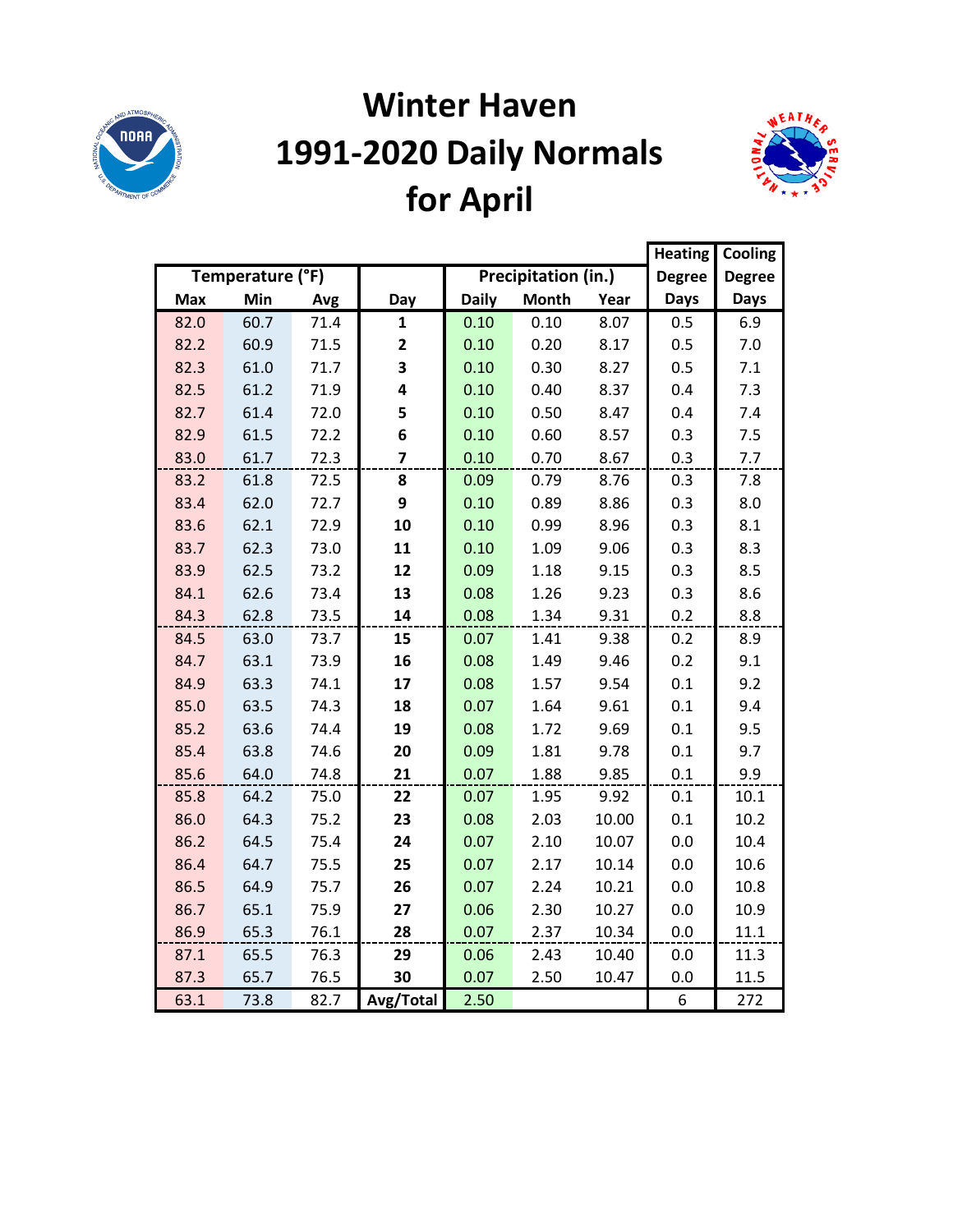

# **Winter Haven 1991-2020 Daily Normals for May**



|            |                  |      | <b>Heating</b>          | Cooling      |                     |       |               |               |
|------------|------------------|------|-------------------------|--------------|---------------------|-------|---------------|---------------|
|            | Temperature (°F) |      |                         |              | Precipitation (in.) |       | <b>Degree</b> | <b>Degree</b> |
| <b>Max</b> | Min              | Avg  | Day                     | <b>Daily</b> | <b>Month</b>        | Year  | <b>Days</b>   | Days          |
| 87.5       | 65.9             | 76.7 | 1                       | 0.05         | 0.05                | 10.52 | 0.0           | 11.7          |
| 87.6       | 66.1             | 76.9 | $\mathbf{2}$            | 0.06         | 0.11                | 10.58 | 0.0           | 11.9          |
| 87.8       | 66.3             | 77.0 | 3                       | 0.06         | 0.17                | 10.64 | 0.0           | 12.1          |
| 88.0       | 66.5             | 77.2 | 4                       | 0.06         | 0.23                | 10.70 | 0.0           | 12.2          |
| 88.2       | 66.7             | 77.4 | 5                       | 0.06         | 0.29                | 10.76 | 0.0           | 12.4          |
| 88.3       | 66.9             | 77.6 | 6                       | 0.07         | 0.36                | 10.83 | 0.0           | 12.6          |
| 88.5       | 67.1             | 77.8 | $\overline{\mathbf{z}}$ | 0.06         | 0.42                | 10.89 | 0.0           | 12.8          |
| 88.6       | 67.3             | 78.0 | 8                       | 0.07         | 0.49                | 10.96 | 0.0           | 13.0          |
| 88.8       | 67.5             | 78.2 | 9                       | 0.06         | 0.55                | 11.02 | 0.0           | 13.2          |
| 89.0       | 67.7             | 78.4 | 10                      | 0.07         | 0.62                | 11.09 | 0.0           | 13.4          |
| 89.1       | 68.0             | 78.5 | 11                      | 0.06         | 0.68                | 11.15 | 0.0           | 13.5          |
| 89.3       | 68.2             | 78.7 | 12                      | 0.06         | 0.74                | 11.21 | 0.0           | 13.7          |
| 89.4       | 68.4             | 78.9 | 13                      | 0.07         | 0.81                | 11.28 | 0.0           | 13.9          |
| 89.6       | 68.6             | 79.1 | 14                      | 0.07         | 0.88                | 11.35 | 0.0           | 14.1          |
| 89.7       | 68.8             | 79.3 | 15                      | 0.06         | 0.94                | 11.41 | 0.0           | 14.3          |
| 89.8       | 69.0             | 79.4 | 16                      | 0.07         | 1.01                | 11.48 | 0.0           | 14.4          |
| 90.0       | 69.2             | 79.6 | 17                      | 0.06         | 1.07                | 11.54 | 0.0           | 14.6          |
| 90.1       | 69.5             | 79.8 | 18                      | 0.08         | 1.15                | 11.62 | 0.0           | 14.8          |
| 90.2       | 69.7             | 80.0 | 19                      | 0.08         | 1.23                | 11.70 | 0.0           | 14.9          |
| 90.4       | 69.9             | 80.1 | 20                      | 0.09         | 1.32                | 11.79 | 0.0           | 15.1          |
| 90.5       | 70.1             | 80.3 | 21                      | 0.09         | 1.41                | 11.88 | 0.0           | 15.3          |
| 90.6       | 70.3             | 80.4 | 22                      | 0.09         | 1.50                | 11.97 | 0.0           | 15.4          |
| 90.7       | 70.5             | 80.6 | 23                      | 0.11         | 1.61                | 12.08 | 0.0           | 15.6          |
| 90.8       | 70.7             | 80.8 | 24                      | 0.11         | 1.72                | 12.19 | 0.0           | 15.7          |
| 90.9       | 70.9             | 80.9 | 25                      | 0.11         | 1.83                | 12.30 | 0.0           | 15.9          |
| 91.0       | 71.1             | 81.0 | 26                      | 0.13         | 1.96                | 12.43 | 0.0           | 16.0          |
| 91.1       | 71.3             | 81.2 | 27                      | 0.14         | 2.10                | 12.57 | 0.0           | 16.2          |
| 91.2       | 71.5             | 81.3 | 28                      | 0.14         | 2.24                | 12.71 | 0.0           | 16.3          |
| 91.3       | 71.6             | 81.5 | 29                      | 0.14         | 2.38                | 12.85 | 0.0           | 16.5          |
| 91.4       | 71.8             | 81.6 | 30                      | 0.14         | 2.52                | 12.99 | 0.0           | 16.6          |
| 91.4       | 72.0             | 81.7 | 31                      | 0.15         | 2.67                | 13.14 | 0.0           | 16.7          |
| 69.0       | 79.3             | 88.7 | Avg/Total               | 2.67         |                     |       | ☆             | 445           |

 $\hat{x}$  = Greater than zero, but less than 1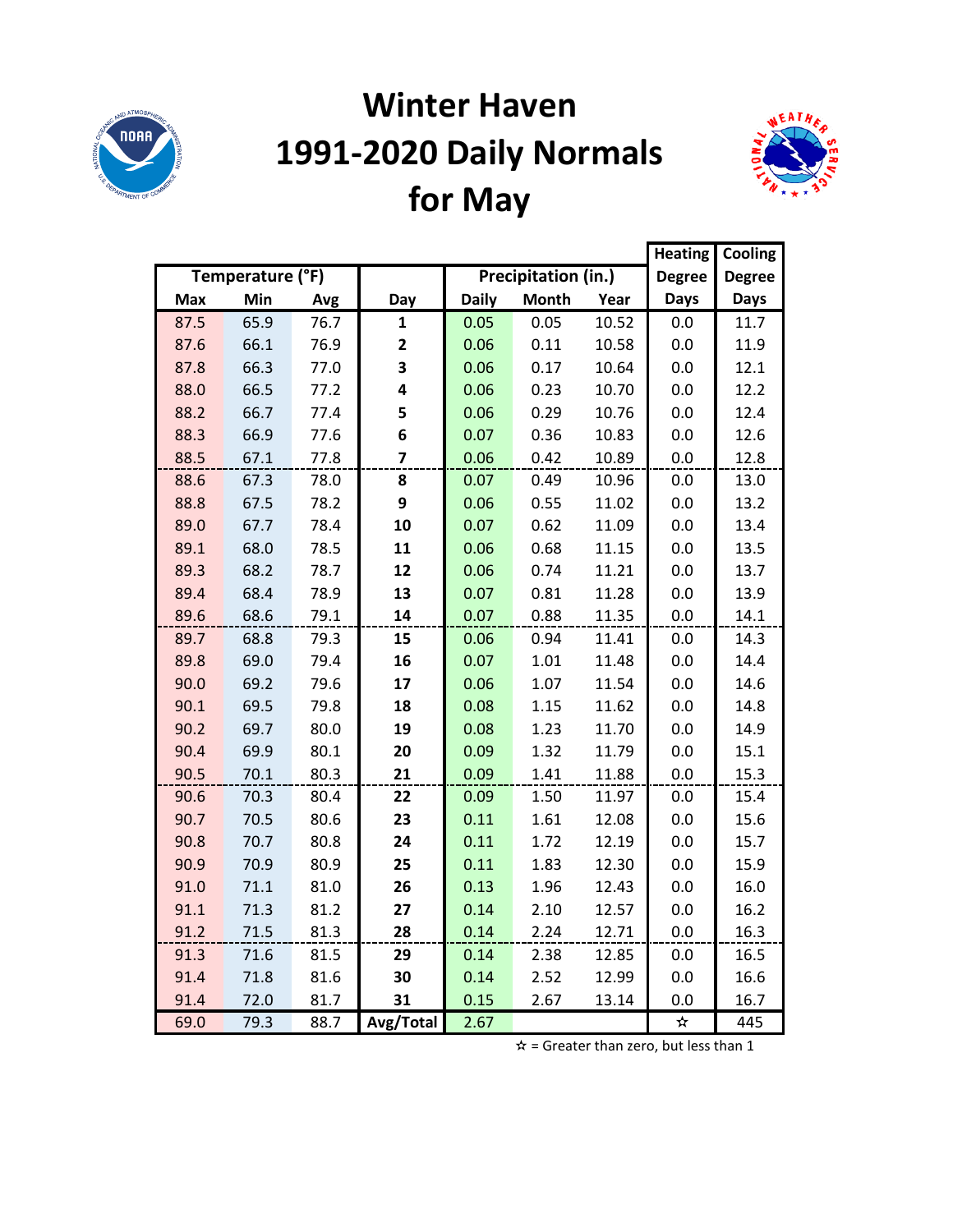

# **Winter Haven 1991-2020 Daily Normals for June**



|            |                  |      |                |              |                     |       | <b>Heating</b> | Cooling       |
|------------|------------------|------|----------------|--------------|---------------------|-------|----------------|---------------|
|            | Temperature (°F) |      |                |              | Precipitation (in.) |       | <b>Degree</b>  | <b>Degree</b> |
| <b>Max</b> | Min              | Avg  | Day            | <b>Daily</b> | <b>Month</b>        | Year  | <b>Days</b>    | <b>Days</b>   |
| 91.5       | 72.2             | 81.8 | $\mathbf{1}$   | 0.21         | 0.21                | 13.35 | 0.0            | 16.8          |
| 91.6       | 72.3             | 82.0 | 2              | 0.20         | 0.41                | 13.55 | 0.0            | 17.0          |
| 91.7       | 72.5             | 82.1 | 3              | 0.21         | 0.62                | 13.76 | 0.0            | 17.1          |
| 91.7       | 72.6             | 82.2 | 4              | 0.21         | 0.83                | 13.97 | 0.0            | 17.2          |
| 91.8       | 72.8             | 82.3 | 5              | 0.21         | 1.04                | 14.18 | 0.0            | 17.3          |
| 91.8       | 72.9             | 82.4 | 6              | 0.22         | 1.26                | 14.40 | 0.0            | 17.4          |
| 91.9       | 73.0             | 82.5 | $\overline{7}$ | 0.22         | 1.48                | 14.62 | 0.0            | 17.5          |
| 92.0       | 73.2             | 82.6 | 8              | 0.23         | 1.71                | 14.85 | 0.0            | 17.6          |
| 92.0       | 73.3             | 82.7 | 9              | 0.24         | 1.95                | 15.09 | 0.0            | 17.6          |
| 92.1       | 73.4             | 82.7 | 10             | 0.26         | 2.21                | 15.35 | 0.0            | 17.7          |
| 92.1       | 73.5             | 82.8 | 11             | 0.26         | 2.47                | 15.61 | 0.0            | 17.8          |
| 92.1       | 73.6             | 82.9 | 12             | 0.26         | 2.73                | 15.87 | 0.0            | 17.9          |
| 92.2       | 73.7             | 83.0 | 13             | 0.26         | 2.99                | 16.13 | 0.0            | 18.0          |
| 92.2       | 73.8             | 83.0 | 14             | 0.27         | 3.26                | 16.40 | 0.0            | 18.0          |
| 92.3       | 73.9             | 83.1 | 15             | 0.28         | 3.54                | 16.68 | 0.0            | 18.1          |
| 92.3       | 74.0             | 83.2 | 16             | 0.27         | 3.81                | 16.95 | 0.0            | 18.1          |
| 92.3       | 74.1             | 83.2 | 17             | 0.27         | 4.08                | 17.22 | 0.0            | 18.2          |
| 92.3       | 74.2             | 83.3 | 18             | 0.27         | 4.35                | 17.49 | 0.0            | 18.3          |
| 92.4       | 74.2             | 83.3 | 19             | 0.27         | 4.62                | 17.76 | 0.0            | 18.3          |
| 92.4       | 74.3             | 83.4 | 20             | 0.27         | 4.89                | 18.03 | 0.0            | 18.4          |
| 92.4       | 74.4             | 83.4 | 21             | 0.26         | 5.15                | 18.29 | 0.0            | 18.4          |
| 92.5       | 74.4             | 83.5 | 22             | 0.26         | 5.41                | 18.55 | 0.0            | 18.5          |
| 92.5       | 74.5             | 83.5 | 23             | 0.26         | 5.67                | 18.81 | 0.0            | 18.5          |
| 92.5       | 74.6             | 83.5 | 24             | 0.25         | 5.92                | 19.06 | 0.0            | 18.5          |
| 92.5       | 74.6             | 83.6 | 25             | 0.24         | 6.16                | 19.30 | 0.0            | 18.6          |
| 92.5       | 74.7             | 83.6 | 26             | 0.24         | 6.40                | 19.54 | 0.0            | 18.6          |
| 92.6       | 74.7             | 83.6 | 27             | 0.24         | 6.64                | 19.78 | 0.0            | 18.6          |
| 92.6       | 74.8             | 83.7 | 28             | 0.24         | 6.88                | 20.02 | 0.0            | 18.7          |
| 92.6       | 74.8             | 83.7 | 29             | 0.24         | 7.12                | 20.26 | 0.0            | 18.7          |
| 92.6       | 74.9             | 83.7 | 30             | 0.24         | 7.36                | 20.50 | 0.0            | 18.7          |
| 73.8       | 83.0             | 91.3 | Avg/Total      | 7.36         |                     |       | $\pmb{0}$      | 540           |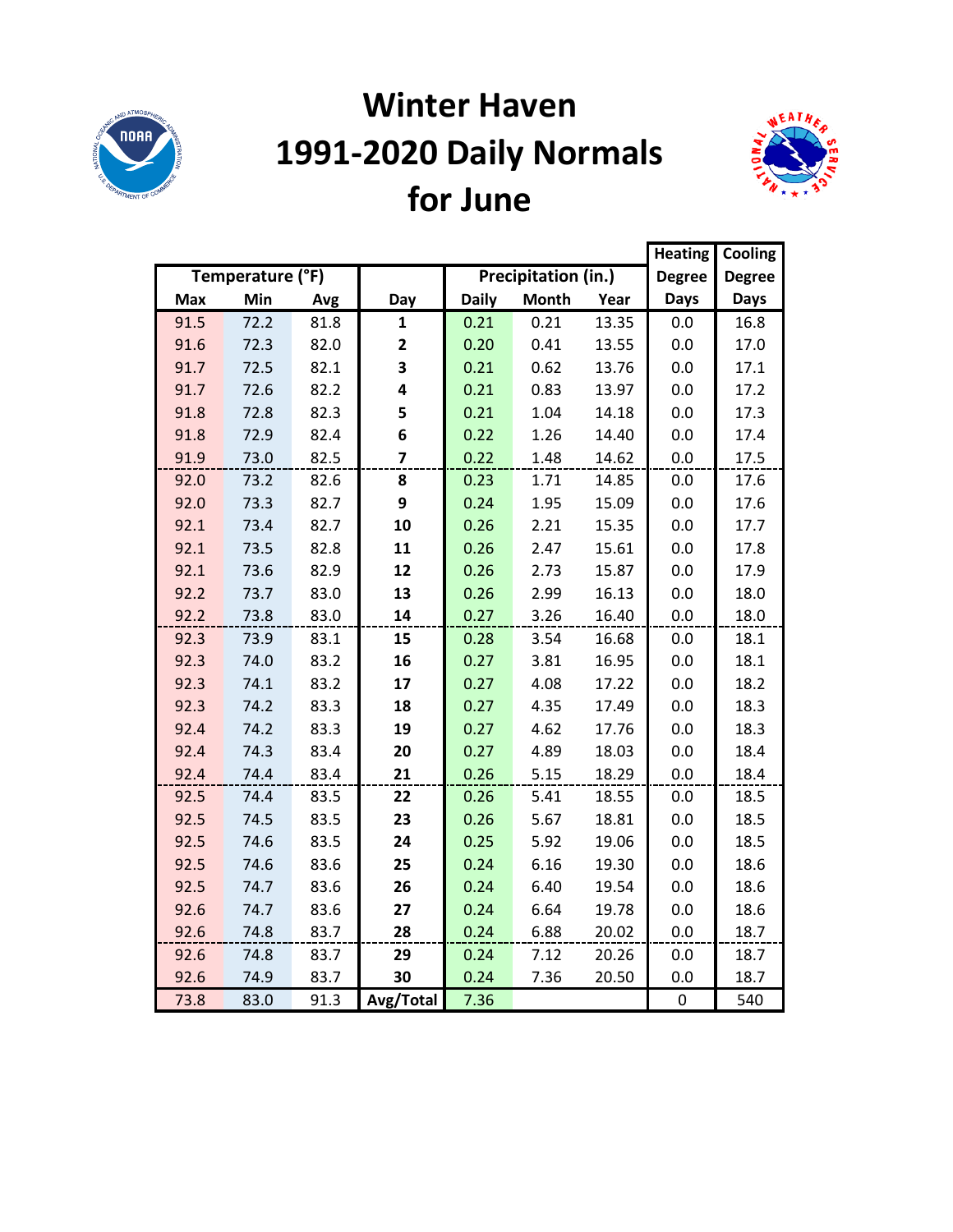

# **Winter Haven 1991-2020 Daily Normals for July**



|            |                  |      |           |              |                     |       | <b>Heating</b> | Cooling       |
|------------|------------------|------|-----------|--------------|---------------------|-------|----------------|---------------|
|            | Temperature (°F) |      |           |              | Precipitation (in.) |       | <b>Degree</b>  | <b>Degree</b> |
| <b>Max</b> | Min              | Avg  | Day       | <b>Daily</b> | <b>Month</b>        | Year  | <b>Days</b>    | <b>Days</b>   |
| 92.6       | 74.9             | 83.8 | 1         | 0.23         | 0.23                | 20.73 | 0.0            | 18.8          |
| 92.7       | 74.9             | 83.8 | 2         | 0.23         | 0.46                | 20.96 | 0.0            | 18.8          |
| 92.7       | 75.0             | 83.8 | 3         | 0.23         | 0.69                | 21.19 | 0.0            | 18.8          |
| 92.7       | 75.0             | 83.9 | 4         | 0.23         | 0.92                | 21.42 | 0.0            | 18.9          |
| 92.7       | 75.1             | 83.9 | 5         | 0.24         | 1.16                | 21.66 | 0.0            | 18.9          |
| 92.7       | 75.1             | 83.9 | 6         | 0.23         | 1.39                | 21.89 | 0.0            | 18.9          |
| 92.8       | 75.1             | 83.9 | 7         | 0.24         | 1.63                | 22.13 | 0.0            | 18.9          |
| 92.8       | 75.2             | 84.0 | 8         | 0.23         | 1.86                | 22.36 | 0.0            | 19.0          |
| 92.8       | 75.2             | 84.0 | 9         | 0.24         | 2.10                | 22.60 | 0.0            | 19.0          |
| 92.8       | 75.2             | 84.0 | 10        | 0.24         | 2.34                | 22.84 | 0.0            | 19.0          |
| 92.8       | 75.3             | 84.1 | 11        | 0.24         | 2.58                | 23.08 | 0.0            | 19.1          |
| 92.9       | 75.3             | 84.1 | 12        | 0.25         | 2.83                | 23.33 | 0.0            | 19.1          |
| 92.9       | 75.3             | 84.1 | 13        | 0.24         | 3.07                | 23.57 | 0.0            | 19.1          |
| 92.9       | 75.4             | 84.1 | 14        | 0.25         | 3.32                | 23.82 | 0.0            | 19.1          |
| 92.9       | 75.4             | 84.2 | 15        | 0.24         | 3.56                | 24.06 | 0.0            | 19.2          |
| 92.9       | 75.4             | 84.2 | 16        | 0.23         | 3.79                | 24.29 | 0.0            | 19.2          |
| 92.9       | 75.5             | 84.2 | 17        | 0.24         | 4.03                | 24.53 | 0.0            | 19.2          |
| 93.0       | 75.5             | 84.2 | 18        | 0.24         | 4.27                | 24.77 | 0.0            | 19.2          |
| 93.0       | 75.5             | 84.2 | 19        | 0.24         | 4.51                | 25.01 | 0.0            | 19.2          |
| 93.0       | 75.6             | 84.3 | 20        | 0.25         | 4.76                | 25.26 | 0.0            | 19.3          |
| 93.0       | 75.6             | 84.3 | 21        | 0.25         | 5.01                | 25.51 | 0.0            | 19.3          |
| 93.0       | 75.6             | 84.3 | 22        | 0.24         | 5.25                | 25.75 | 0.0            | 19.3          |
| 93.0       | 75.6             | 84.3 | 23        | 0.24         | 5.49                | 25.99 | 0.0            | 19.3          |
| 93.0       | 75.7             | 84.3 | 24        | 0.25         | 5.74                | 26.24 | 0.0            | 19.3          |
| 93.0       | 75.7             | 84.4 | 25        | 0.24         | 5.98                | 26.48 | 0.0            | 19.4          |
| 93.1       | 75.7             | 84.4 | 26        | 0.25         | 6.23                | 26.73 | 0.0            | 19.4          |
| 93.1       | 75.7             | 84.4 | 27        | 0.25         | 6.48                | 26.98 | 0.0            | 19.4          |
| 93.1       | 75.7             | 84.4 | 28        | 0.24         | 6.72                | 27.22 | 0.0            | 19.4          |
| 93.1       | 75.7             | 84.4 | 29        | 0.24         | 6.96                | 27.46 | 0.0            | 19.4          |
| 93.1       | 75.8             | 84.4 | 30        | 0.24         | 7.20                | 27.70 | 0.0            | 19.4          |
| 93.1       | 75.8             | 84.4 | 31        | 0.24         | 7.44                | 27.94 | 0.0            | 19.4          |
| 75.4       | 84.1             | 92.0 | Avg/Total | 7.44         |                     |       | $\pmb{0}$      | 594           |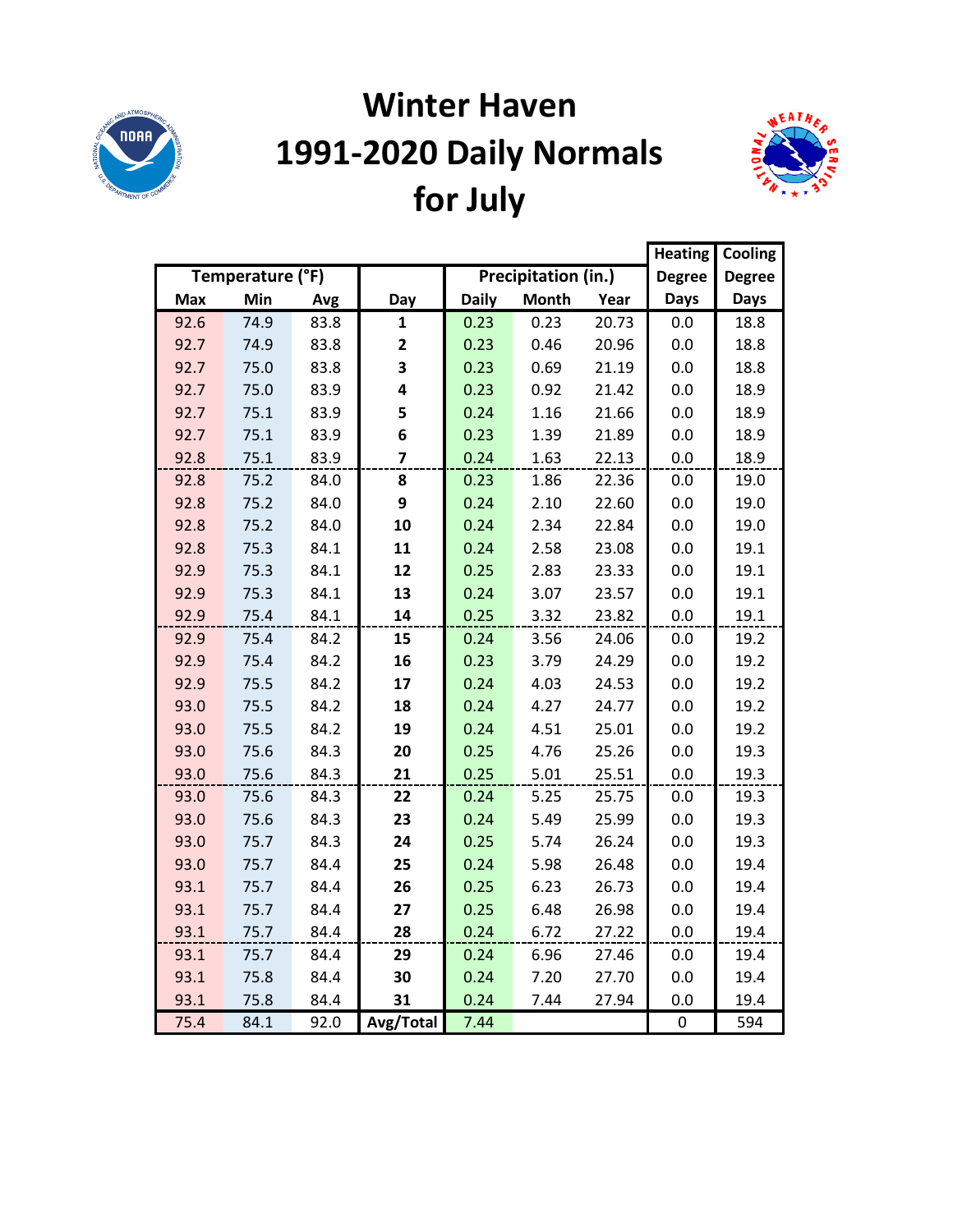

# **Winter Haven 1991-2020 Daily Normals for August**



|            |                  |      |              |              |                     |       | <b>Heating</b> | Cooling       |
|------------|------------------|------|--------------|--------------|---------------------|-------|----------------|---------------|
|            | Temperature (°F) |      |              |              | Precipitation (in.) |       | <b>Degree</b>  | <b>Degree</b> |
| <b>Max</b> | Min              | Avg  | Day          | <b>Daily</b> | <b>Month</b>        | Year  | <b>Days</b>    | <b>Days</b>   |
| 93.1       | 75.8             | 84.4 | 1            | 0.22         | 0.22                | 28.16 | 0.0            | 19.4          |
| 93.1       | 75.8             | 84.4 | $\mathbf{2}$ | 0.22         | 0.44                | 28.38 | 0.0            | 19.4          |
| 93.1       | 75.8             | 84.4 | 3            | 0.21         | 0.65                | 28.59 | 0.0            | 19.4          |
| 93.0       | 75.8             | 84.4 | 4            | 0.21         | 0.86                | 28.80 | 0.0            | 19.4          |
| 93.0       | 75.8             | 84.4 | 5            | 0.21         | 1.07                | 29.01 | 0.0            | 19.4          |
| 93.0       | 75.8             | 84.4 | 6            | 0.21         | 1.28                | 29.22 | 0.0            | 19.4          |
| 93.0       | 75.8             | 84.4 | 7            | 0.19         | 1.47                | 29.41 | 0.0            | 19.4          |
| 93.0       | 75.8             | 84.4 | 8            | 0.20         | 1.67                | 29.61 | 0.0            | 19.4          |
| 93.0       | 75.8             | 84.4 | 9            | 0.20         | 1.87                | 29.81 | 0.0            | 19.4          |
| 92.9       | 75.8             | 84.4 | 10           | 0.19         | 2.06                | 30.00 | 0.0            | 19.4          |
| 92.9       | 75.7             | 84.3 | 11           | 0.20         | 2.26                | 30.20 | 0.0            | 19.3          |
| 92.9       | 75.7             | 84.3 | 12           | 0.20         | 2.46                | 30.40 | 0.0            | 19.3          |
| 92.9       | 75.7             | 84.3 | 13           | 0.20         | 2.66                | 30.60 | 0.0            | 19.3          |
| 92.8       | 75.7             | 84.3 | 14           | 0.21         | 2.87                | 30.81 | 0.0            | 19.3          |
| 92.8       | 75.7             | 84.2 | 15           | 0.20         | 3.07                | 31.01 | 0.0            | 19.2          |
| 92.8       | 75.7             | 84.2 | 16           | 0.21         | 3.28                | 31.22 | 0.0            | 19.2          |
| 92.7       | 75.6             | 84.2 | 17           | 0.21         | 3.49                | 31.43 | 0.0            | 19.2          |
| 92.7       | 75.6             | 84.2 | 18           | 0.20         | 3.69                | 31.63 | 0.0            | 19.2          |
| 92.7       | 75.6             | 84.1 | 19           | 0.21         | 3.90                | 31.84 | 0.0            | 19.1          |
| 92.6       | 75.6             | 84.1 | 20           | 0.21         | 4.11                | 32.05 | 0.0            | 19.1          |
| 92.6       | 75.5             | 84.1 | 21           | 0.22         | 4.33                | 32.27 | 0.0            | 19.1          |
| 92.5       | 75.5             | 84.0 | 22           | 0.22         | 4.55                | 32.49 | 0.0            | 19.0          |
| 92.5       | 75.5             | 84.0 | 23           | 0.22         | 4.77                | 32.71 | 0.0            | 19.0          |
| 92.4       | 75.4             | 83.9 | 24           | 0.22         | 4.99                | 32.93 | 0.0            | 18.9          |
| 92.4       | 75.4             | 83.9 | 25           | 0.21         | 5.20                | 33.14 | 0.0            | 18.9          |
| 92.3       | 75.4             | 83.9 | 26           | 0.22         | 5.42                | 33.36 | 0.0            | 18.9          |
| 92.3       | 75.3             | 83.8 | 27           | 0.22         | 5.64                | 33.58 | 0.0            | 18.8          |
| 92.2       | 75.3             | 83.8 | 28           | 0.22         | 5.86                | 33.80 | 0.0            | 18.8          |
| 92.2       | 75.3             | 83.7 | 29           | 0.22         | 6.08                | 34.02 | 0.0            | 18.7          |
| 92.1       | 75.2             | 83.7 | 30           | 0.22         | 6.30                | 34.24 | 0.0            | 18.7          |
| 92.1       | 75.2             | 83.6 | 31           | 0.22         | 6.52                | 34.46 | 0.0            | 18.6          |
| 75.6       | 84.1             | 91.8 | Avg/Total    | 6.52         |                     |       | $\pmb{0}$      | 594           |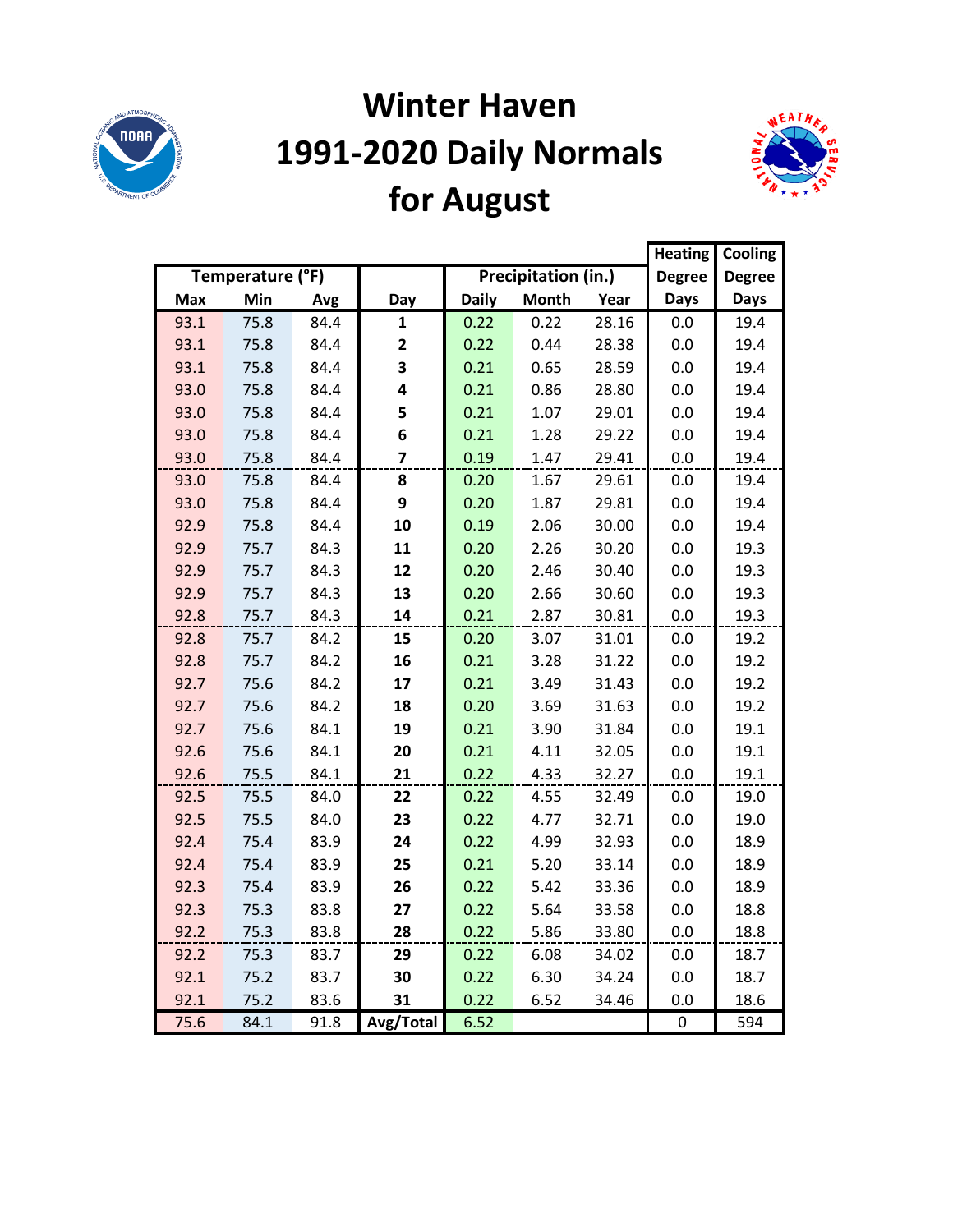

# **Winter Haven 1991-2020 Daily Normals for September**



|            |                  |      |                |              |                     |       | <b>Heating</b> | Cooling       |
|------------|------------------|------|----------------|--------------|---------------------|-------|----------------|---------------|
|            | Temperature (°F) |      |                |              | Precipitation (in.) |       | <b>Degree</b>  | <b>Degree</b> |
| <b>Max</b> | Min              | Avg  | Day            | <b>Daily</b> | <b>Month</b>        | Year  | <b>Days</b>    | <b>Days</b>   |
| 92.0       | 75.2             | 83.6 | 1              | 0.22         | 0.22                | 34.68 | 0.0            | 18.6          |
| 91.9       | 75.1             | 83.5 | 2              | 0.22         | 0.44                | 34.90 | 0.0            | 18.5          |
| 91.9       | 75.1             | 83.5 | 3              | 0.21         | 0.65                | 35.11 | 0.0            | 18.5          |
| 91.8       | 75.0             | 83.4 | 4              | 0.22         | 0.87                | 35.33 | 0.0            | 18.4          |
| 91.7       | 75.0             | 83.4 | 5              | 0.23         | 1.10                | 35.56 | 0.0            | 18.4          |
| 91.7       | 74.9             | 83.3 | 6              | 0.22         | 1.32                | 35.78 | 0.0            | 18.3          |
| 91.6       | 74.9             | 83.2 | $\overline{7}$ | 0.22         | 1.54                | 36.00 | 0.0            | 18.2          |
| 91.5       | 74.8             | 83.2 | 8              | 0.22         | 1.76                | 36.22 | 0.0            | 18.2          |
| 91.5       | 74.8             | 83.1 | 9              | 0.20         | 1.96                | 36.42 | 0.0            | 18.1          |
| 91.4       | 74.7             | 83.1 | 10             | 0.22         | 2.18                | 36.64 | 0.0            | 18.0          |
| 91.3       | 74.7             | 83.0 | 11             | 0.20         | 2.38                | 36.84 | 0.0            | 18.0          |
| 91.2       | 74.6             | 82.9 | 12             | 0.20         | 2.58                | 37.04 | 0.0            | 17.9          |
| 91.1       | 74.5             | 82.8 | 13             | 0.19         | 2.77                | 37.23 | 0.0            | 17.8          |
| 91.1       | 74.4             | 82.7 | 14             | 0.19         | 2.96                | 37.42 | 0.0            | 17.7          |
| 91.0       | 74.4             | 82.7 | 15             | 0.19         | 3.15                | 37.61 | 0.0            | 17.7          |
| 90.9       | 74.3             | 82.6 | 16             | 0.18         | 3.33                | 37.79 | 0.0            | 17.6          |
| 90.8       | 74.2             | 82.5 | 17             | 0.18         | 3.51                | 37.97 | 0.0            | 17.5          |
| 90.7       | 74.1             | 82.4 | 18             | 0.16         | 3.67                | 38.13 | 0.0            | 17.4          |
| 90.6       | 74.0             | 82.3 | 19             | 0.16         | 3.83                | 38.29 | 0.0            | 17.3          |
| 90.5       | 73.9             | 82.2 | 20             | 0.15         | 3.98                | 38.44 | 0.0            | 17.2          |
| 90.4       | 73.7             | 82.0 | 21             | 0.15         | 4.13                | 38.59 | 0.0            | 17.0          |
| 90.2       | 73.6             | 81.9 | 22             | 0.15         | 4.28                | 38.74 | 0.0            | 16.9          |
| 90.1       | 73.5             | 81.8 | 23             | 0.14         | 4.42                | 38.88 | 0.0            | 16.8          |
| 90.0       | 73.3             | 81.7 | 24             | 0.14         | 4.56                | 39.02 | 0.0            | 16.7          |
| 89.9       | 73.2             | 81.5 | 25             | 0.13         | 4.69                | 39.15 | 0.0            | 16.5          |
| 89.7       | 73.0             | 81.4 | 26             | 0.14         | 4.83                | 39.29 | 0.0            | 16.4          |
| 89.6       | 72.8             | 81.2 | 27             | 0.12         | 4.95                | 39.41 | 0.0            | 16.2          |
| 89.5       | 72.7             | 81.1 | 28             | 0.13         | 5.08                | 39.54 | 0.0            | 16.1          |
| 89.3       | 72.5             | 80.9 | 29             | 0.11         | 5.19                | 39.65 | 0.0            | 15.9          |
| 89.2       | 72.3             | 80.7 | 30             | 0.12         | 5.31                | 39.77 | 0.0            | 15.7          |
| 74.1       | 82.5             | 90.0 | Avg/Total      | 5.31         |                     |       | ☆              | 523           |

 $\hat{x}$  = Greater than zero, but less than 1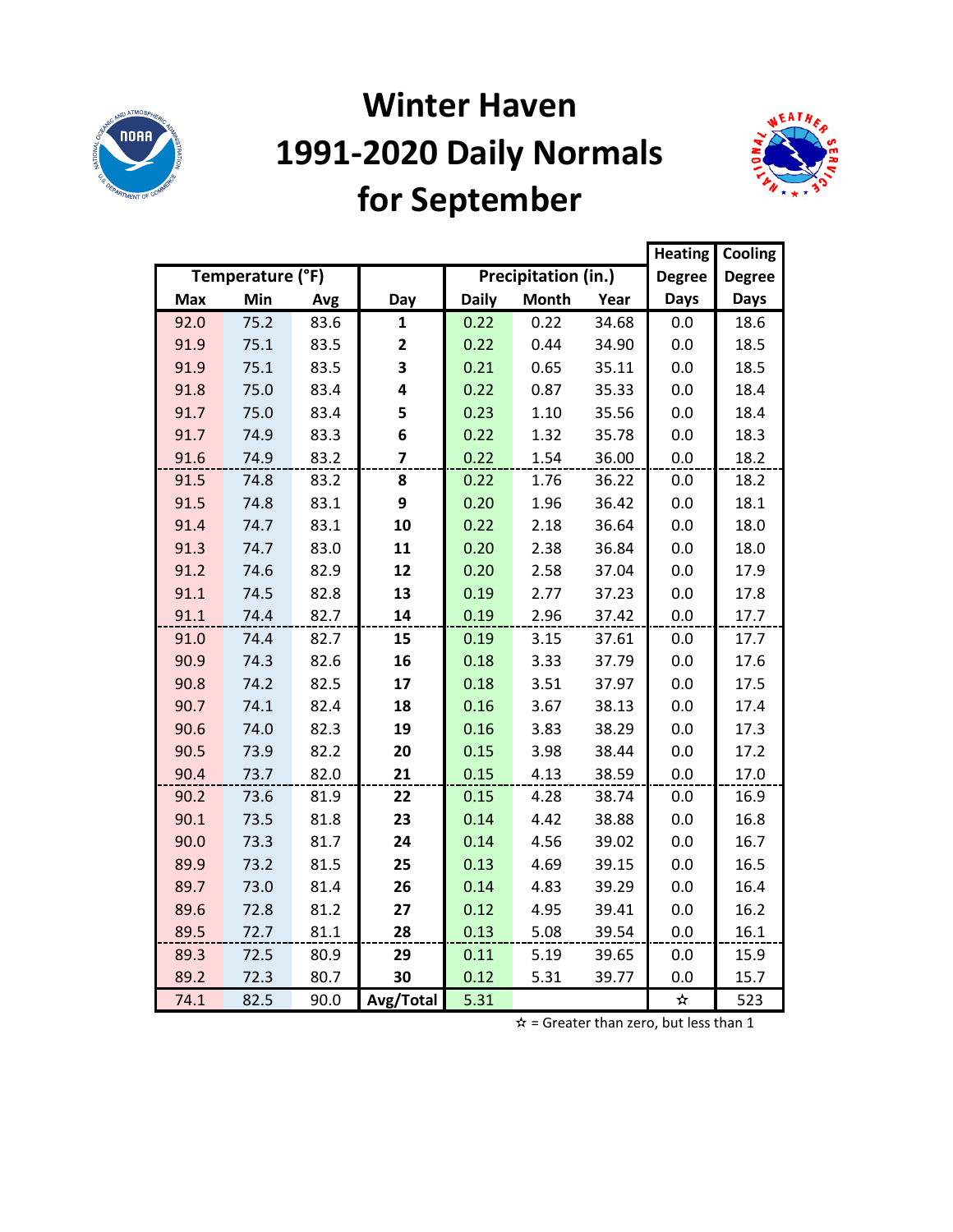

#### **Winter Haven 1991-2020 Daily Normals for October**



|            |                  |      |                         |              |                     |       | <b>Heating</b> | Cooling       |
|------------|------------------|------|-------------------------|--------------|---------------------|-------|----------------|---------------|
|            | Temperature (°F) |      |                         |              | Precipitation (in.) |       | <b>Degree</b>  | <b>Degree</b> |
| <b>Max</b> | Min              | Avg  | Day                     | <b>Daily</b> | <b>Month</b>        | Year  | <b>Days</b>    | <b>Days</b>   |
| 89.0       | 72.1             | 80.6 | 1                       | 0.13         | 0.13                | 39.90 | 0.0            | 15.6          |
| 88.9       | 71.9             | 80.4 | $\mathbf{2}$            | 0.12         | 0.25                | 40.02 | 0.0            | 15.4          |
| 88.7       | 71.6             | 80.2 | 3                       | 0.11         | 0.36                | 40.13 | 0.0            | 15.2          |
| 88.5       | 71.4             | 80.0 | 4                       | 0.09         | 0.45                | 40.22 | 0.0            | 15.0          |
| 88.4       | 71.2             | 79.8 | 5                       | 0.09         | 0.54                | 40.31 | 0.0            | 14.8          |
| 88.2       | 70.9             | 79.6 | 6                       | 0.08         | 0.62                | 40.39 | 0.0            | 14.6          |
| 88.0       | 70.7             | 79.3 | $\overline{\mathbf{z}}$ | 0.09         | 0.71                | 40.48 | 0.0            | 14.4          |
| 87.8       | 70.4             | 79.1 | 8                       | 0.08         | 0.79                | 40.56 | 0.0            | 14.1          |
| 87.6       | 70.2             | 78.9 | 9                       | 0.08         | 0.87                | 40.64 | 0.0            | 13.9          |
| 87.5       | 69.9             | 78.7 | 10                      | 0.08         | 0.95                | 40.72 | 0.0            | 13.7          |
| 87.3       | 69.6             | 78.4 | 11                      | 0.07         | 1.02                | 40.79 | 0.0            | 13.4          |
| 87.1       | 69.3             | 78.2 | 12                      | 0.08         | 1.10                | 40.87 | 0.0            | 13.2          |
| 86.8       | 69.0             | 77.9 | 13                      | 0.06         | 1.16                | 40.93 | 0.0            | 13.0          |
| 86.6       | 68.7             | 77.7 | 14                      | 0.06         | 1.22                | 40.99 | 0.1            | 12.7          |
| 86.4       | 68.4             | 77.4 | 15                      | 0.07         | 1.29                | 41.06 | 0.1            | 12.5          |
| 86.2       | 68.1             | 77.2 | 16                      | 0.06         | 1.35                | 41.12 | 0.1            | 12.2          |
| 86.0       | 67.8             | 76.9 | 17                      | 0.06         | 1.41                | 41.18 | 0.1            | 12.0          |
| 85.8       | 67.5             | 76.6 | 18                      | 0.07         | 1.48                | 41.25 | 0.1            | 11.7          |
| 85.5       | 67.2             | 76.4 | 19                      | 0.06         | 1.54                | 41.31 | 0.1            | 11.5          |
| 85.3       | 66.9             | 76.1 | 20                      | 0.07         | 1.61                | 41.38 | 0.1            | 11.2          |
| 85.1       | 66.6             | 75.8 | 21                      | 0.05         | 1.66                | 41.43 | 0.2            | 11.0          |
| 84.9       | 66.2             | 75.6 | 22                      | 0.06         | 1.72                | 41.49 | 0.2            | 10.8          |
| 84.6       | 65.9             | 75.3 | 23                      | 0.05         | 1.77                | 41.54 | 0.2            | 10.5          |
| 84.4       | 65.6             | 75.0 | 24                      | 0.06         | 1.83                | 41.60 | 0.3            | 10.3          |
| 84.2       | 65.3             | 74.7 | 25                      | 0.06         | 1.89                | 41.66 | 0.3            | 10.0          |
| 83.9       | 65.0             | 74.5 | 26                      | 0.05         | 1.94                | 41.71 | 0.3            | 9.8           |
| 83.7       | 64.7             | 74.2 | 27                      | 0.06         | 2.00                | 41.77 | 0.3            | 9.5           |
| 83.5       | 64.4             | 73.9 | 28                      | 0.06         | 2.06                | 41.83 | 0.3            | 9.3           |
| 83.2       | 64.1             | 73.7 | 29                      | 0.05         | 2.11                | 41.88 | 0.4            | 9.0           |
| 83.0       | 63.8             | 73.4 | 30                      | 0.06         | 2.17                | 41.94 | 0.4            | 8.8           |
| 82.8       | 63.5             | 73.1 | 31                      | 0.05         | 2.22                | 41.99 | 0.4            | 8.6           |
| 68.0       | 77.1             | 84.8 | Avg/Total               | 2.22         |                     |       | 4              | 378           |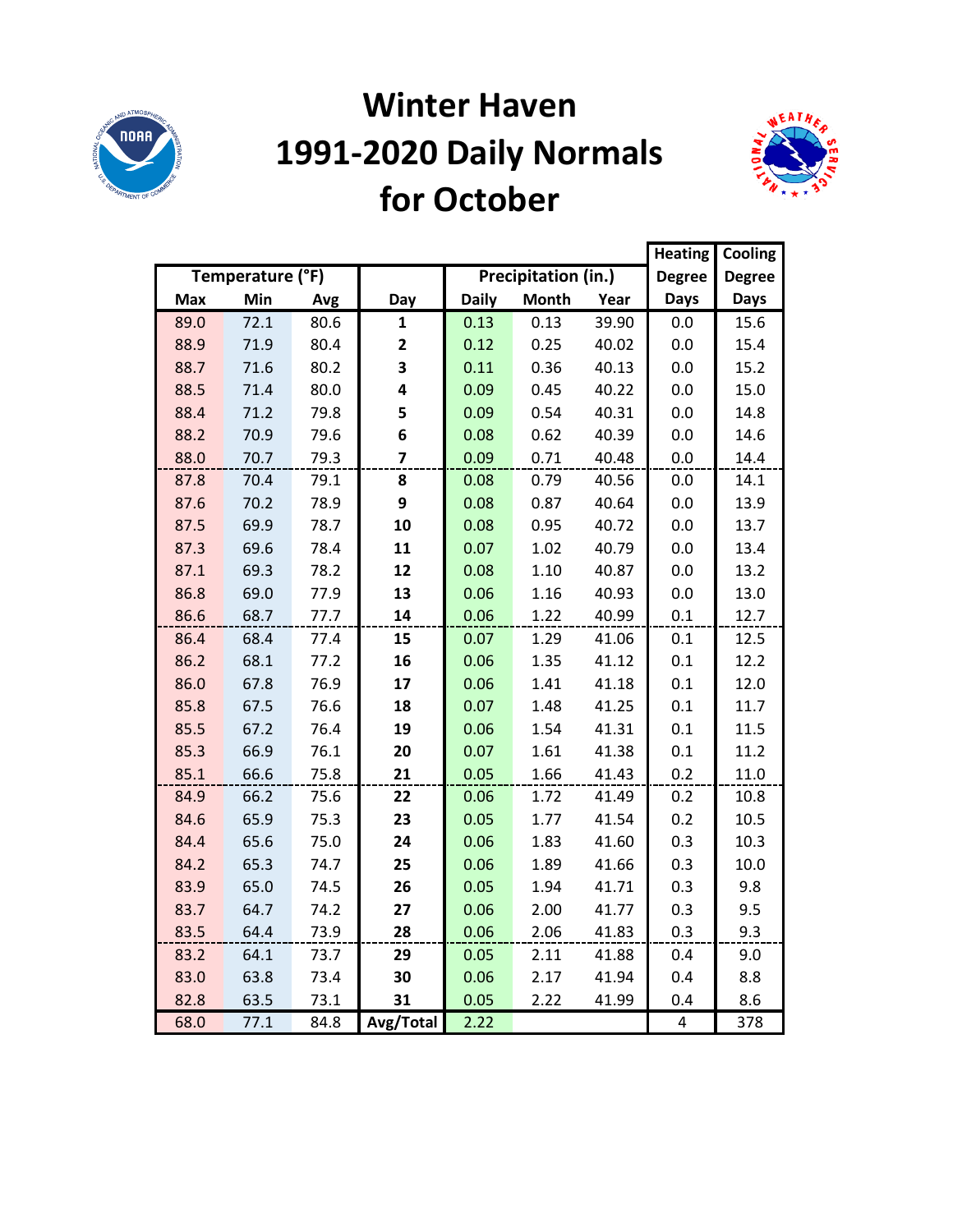

#### **Winter Haven 1991-2020 Daily Normals for November**



|            |                  |      |                |              |                     |       | <b>Heating</b> | Cooling       |
|------------|------------------|------|----------------|--------------|---------------------|-------|----------------|---------------|
|            | Temperature (°F) |      |                |              | Precipitation (in.) |       | <b>Degree</b>  | <b>Degree</b> |
| <b>Max</b> | Min              | Avg  | Day            | <b>Daily</b> | <b>Month</b>        | Year  | <b>Days</b>    | <b>Days</b>   |
| 82.5       | 63.2             | 72.9 | $\mathbf{1}$   | 0.05         | 0.05                | 42.04 | 0.5            | 8.4           |
| 82.3       | 63.0             | 72.6 | $\mathbf{2}$   | 0.06         | 0.11                | 42.10 | 0.5            | 8.1           |
| 82.1       | 62.7             | 72.4 | 3              | 0.05         | 0.16                | 42.15 | 0.5            | 7.9           |
| 81.9       | 62.4             | 72.1 | 4              | 0.06         | 0.22                | 42.21 | 0.5            | 7.7           |
| 81.6       | 62.2             | 71.9 | 5              | 0.06         | 0.28                | 42.27 | 0.5            | 7.4           |
| 81.4       | 61.9             | 71.7 | 6              | 0.05         | 0.33                | 42.32 | 0.5            | 7.2           |
| 81.2       | 61.7             | 71.4 | $\overline{7}$ | 0.05         | 0.38                | 42.37 | 0.5            | 6.9           |
| 81.0       | 61.4             | 71.2 | 8              | 0.05         | 0.43                | 42.42 | 0.5            | 6.7           |
| 80.8       | 61.2             | 71.0 | 9              | 0.04         | 0.47                | 42.46 | 0.5            | 6.5           |
| 80.5       | 61.0             | 70.7 | 10             | 0.04         | 0.51                | 42.50 | 0.6            | 6.3           |
| 80.3       | 60.7             | 70.5 | 11             | 0.05         | 0.56                | 42.55 | 0.7            | 6.2           |
| 80.1       | 60.5             | 70.3 | 12             | 0.05         | 0.61                | 42.60 | 0.7            | 6.1           |
| 79.9       | 60.3             | 70.1 | 13             | 0.04         | 0.65                | 42.64 | 0.8            | 5.9           |
| 79.7       | 60.1             | 69.9 | 14             | 0.05         | 0.70                | 42.69 | 0.9            | 5.8           |
| 79.5       | 59.9             | 69.7 | 15             | 0.05         | 0.75                | 42.74 | 1.0            | 5.7           |
| 79.3       | 59.7             | 69.5 | 16             | 0.04         | 0.79                | 42.78 | 1.0            | 5.5           |
| 79.1       | 59.5             | 69.3 | 17             | 0.05         | 0.84                | 42.83 | 1.1            | 5.4           |
| 78.9       | 59.4             | 69.1 | 18             | 0.04         | 0.88                | 42.87 | $1.1\,$        | 5.2           |
| 78.7       | 59.2             | 69.0 | 19             | 0.04         | 0.92                | 42.91 | 1.2            | 5.1           |
| 78.5       | 59.0             | 68.8 | 20             | 0.04         | 0.96                | 42.95 | 1.2            | 5.0           |
| 78.4       | 58.8             | 68.6 | 21             | 0.05         | 1.01                | 43.00 | 1.3            | 4.9           |
| 78.2       | 58.7             | 68.4 | 22             | 0.04         | 1.05                | 43.04 | 1.4            | 4.8           |
| 78.0       | 58.5             | 68.2 | 23             | 0.04         | 1.09                | 43.08 | 1.5            | 4.7           |
| 77.8       | 58.3             | 68.1 | 24             | 0.04         | 1.13                | 43.12 | 1.6            | 4.6           |
| 77.6       | 58.2             | 67.9 | 25             | 0.05         | 1.18                | 43.17 | 1.6            | 4.5           |
| 77.5       | 58.0             | 67.7 | 26             | 0.05         | 1.23                | 43.22 | 1.7            | 4.4           |
| 77.3       | 57.9             | 67.6 | 27             | 0.06         | 1.29                | 43.28 | 1.7            | 4.3           |
| 77.1       | 57.7             | 67.4 | 28             | 0.05         | 1.34                | 43.33 | 1.8            | 4.2           |
| 76.9       | 57.6             | 67.2 | 29             | 0.05         | 1.39                | 43.38 | 1.9            | 4.1           |
| 76.8       | 57.4             | 67.1 | 30             | 0.06         | 1.45                | 43.44 | 1.9            | 4.0           |
| 60.0       | 69.8             | 78.7 | Avg/Total      | 1.45         |                     |       | 31             | 174           |